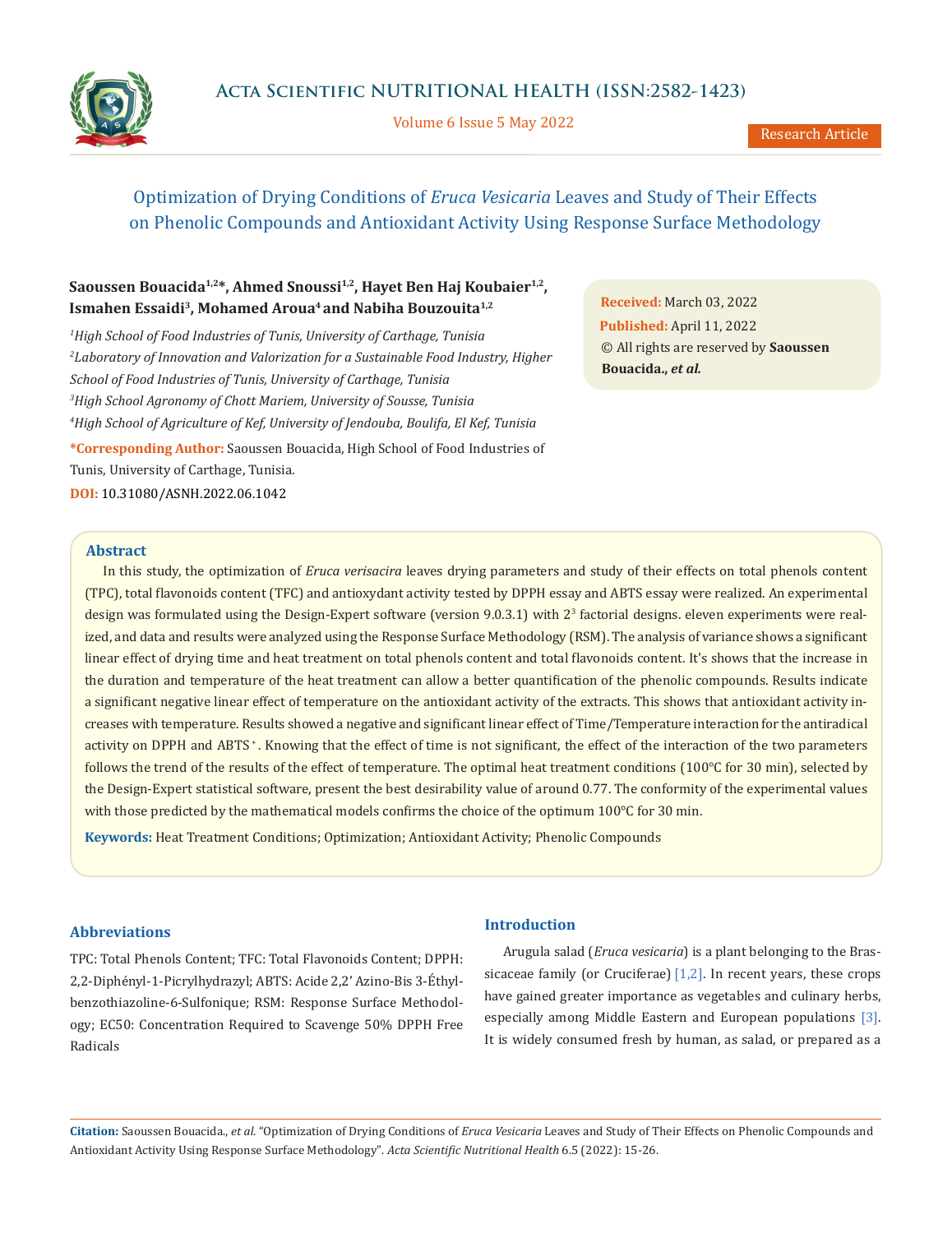steamed vegetable or used as a spice or food ingredient (Kim and Ishii, 2006). In the last two decades, rocket has become very popular and widely produced by fresh-cut industries because of its short biological cycle (40-60 days) and its spicy hot taste  $[4,5]$ . Epidemiological studies have indicated that consumption of Brassica vegetables is associated with many health-promoting effects, which are generally attributed to bioactive compounds such as glucosinolate (GSL), derived degradation products and phenolic compounds [6,7]. Phenols, which are important because of their antioxidant activity and free radical-scavenging activities and generally positive effects on human health [7]. Previous studies showed that high drying temperatures promote the degradation of some bioactive compounds such as phenolic acids, flavonoids, and anthocyanins in different varieties of food [8]. In recent studies, Response Surface Methodology (RSM) acts as an important implement for process optimization [9]. It uses quantitative data from an appropriate experimental protocol to simultaneously determine and solve multidimensional problems  $[10]$ . The equations describe the effect of test variables on responses, determine interactions between test variables, and represent the combined effect of all test variables in any response  $[10]$ . It is an appropriate method to design, improve, and formulate the process parameters for the development of novel goods and similarly to modify the current produces properties for better retention of its physicochemical, nutritional, and chemical composition. RSM substantially chosen as a proficient technique to enhance such practices  $[9]$ . While it is known that thermal processes manipulate the physicochemical and biological characteristics of phytochemicals  $[11]$ , so far, the impacts of heating on the quality of arugula salad (*E.vesicaria longirostris )* for an eventual spice use have not been reported. Hence, phenolic compounds and antioxidant activity in arugula leaves with the impact of heat processing on their quality were investigated. The main objective of this study, is to determine an optimum pair of drying parameters (time and temperature) leading to better quantification of phenolic compounds and better antioxidant activity in *E.vesicaria* leaves.

# **Materials and Methods Reagents and solutions**

Folin-Ciocalteau reagent was provided by (PanReac, EU) and solution was prepared daily in water. Methanol, Ethanol, Sodium bicarbonate and Gallic acid were obtained from Sigma-Aldrich (Steinheim, Germany). Sodium bicarbonate and ABTS were dissolved in water.

ABTS (diammonium 2,20-azino-bis(3-ethylbenzothiazoline-6-sulfonate)). Quercetin was provided by Arcos Organics (New Jersey, USA, Geel, Belgium) and was dissolved in methanol or PBS solution. DPPH (1,1-diphenyl-2-picrylhydrazyl) radical, PBS, potassium persulfate and phosphate buffer was obtained from (HiMedia, Mumbai, India). A 0,15 mmol/L DPPH solution was prepared daily in methanol (Sigma-Aldrisch, Missouri, USA).

#### **Plant material and ethanolic extraction procedure**

Seeds of *E.vesicaria longirostris* were collected from places where the plant grows spontaneously in Tunisia (Kasserine, Kairouan and Sousse) and were used for the later cultivation of the plant. Samples of adult leaves of *E.vesicaria longirostris* were cultivated in (National Institute for Rural Engineering Research Water and Forests, INGREF) in Tunis. Samples were stored in a freezer at -20 ◦C until drying and extraction. Leaves were dried with different temperatures and durations using an oven with adjustable temperature (Memmert, Schwabach, Germany).

The powder of leaves dried (10 g) were extracted with 100 mL ethanol (80:20, v/v) in a universal shaker (IKA Labor Technik HS 250 Basic, STAUFEN, Germany) during 72 hours [12-14]. In all experiments, the extractions were done in colored glass bottles of 250 mL and were stopped by a rapid filtration through a Büchner funnel (BÜCHI, Switzerland). After filtration, the extract was concentrated to dryness under reduced pressure in a rotary evaporator at 40°C (Rotavapor R II - BÜCHI, Switzerland) to yield dried ethanolic extract. The dried etanolic extract was used to prepare solutions at different concentrations for determination of total polyphenol content (TPC), determination of total flavonoids concentration (TFC) and tests of antioxidant activity.

#### **Experimental design**

To investigate the effects of temperature and duration of drying on the total phenols content (TPC), total flavonoids content (TFC) and antioxidant activity tested by DPPH essay (DPPH. ), and ABTS essay (ABTS<sup>+</sup>), an experimental design was formulated based on the Design-Expert software (version 9.0.3.1) using the 2<sup>3</sup> factorials. Data and results were analyzed using the Response Surface Methodology (RSM), a useful technique for process optimization. The parameter levels were chosen according to the results of previous work presented by Ioannou., *et al*. [15] and some preliminary tests

**Citation:** Saoussen Bouacida., *et al.* "Optimization of Drying Conditions of *Eruca Vesicaria* Leaves and Study of Their Effects on Phenolic Compounds and Antioxidant Activity Using Response Surface Methodology". *Acta Scientific Nutritional Health* 6.5 (2022): 15-26.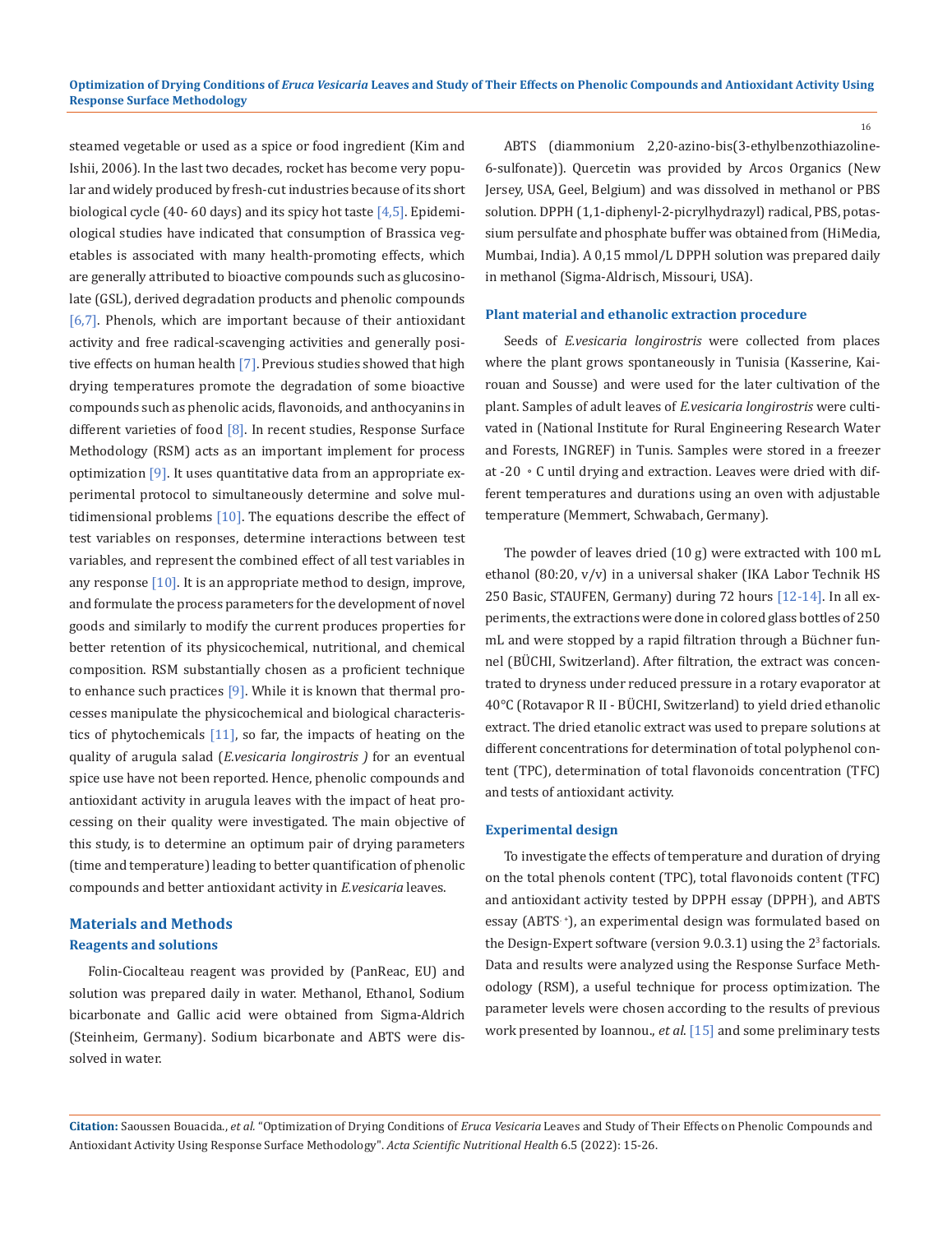(Table 1). In the RSM analysis, 11 experiments were realized (Table 2). In this study, heat treatments are carried out by stoving. Four parameters are measured for each experiment: Total phenols content, Total flavonoids content, The antiradical activity by the DPPH test and the antiradical activity by the ABTS + test.

| <b>Parameters</b> | <b>Units</b> | <b>Coded levels</b> |    |     |  |
|-------------------|--------------|---------------------|----|-----|--|
|                   |              |                     |    |     |  |
|                   |              | Original variables  |    |     |  |
| Time              | min          | 10                  | 20 | 30  |  |
| Temperature       | °C)          | 4በ                  | 70 | 100 |  |

**Table 1:** Code and Original Variables in 2<sup>3</sup> Factorials Design.

| <b>Parameters</b>  |                    |          |  |  |  |
|--------------------|--------------------|----------|--|--|--|
| <b>Experiences</b> | <b>Temperature</b> |          |  |  |  |
| 1                  | $-1$               | $-1$     |  |  |  |
| $\overline{2}$     | 0                  | $-1$     |  |  |  |
| 3                  | $+1$               | $-1$     |  |  |  |
| $\overline{4}$     | $-1$               | O        |  |  |  |
| 5                  | O                  | $\Omega$ |  |  |  |
| 6                  | $\Omega$           | $\Omega$ |  |  |  |
| 7                  | $\Omega$           | $\Omega$ |  |  |  |
| 8                  | $+1$               | $\Omega$ |  |  |  |
| 9                  | $-1$               | $+1$     |  |  |  |
| 10                 | 0                  | $+1$     |  |  |  |
| 11                 | $+1$               | $+1$     |  |  |  |

**Table 2:** Matrix of experiments to be carried out for the RSM analysis.

# **Determination of the optimum conditions and validation of the model**

The optimum conditions of extraction were looked for by using the simplex method, a general function optimization technique [16]. The Design-Expert software (version 9.0.3.1) was set to search the optimum desirability of the response variables, i.e., the maximum yield of TPC and TFC and the minimum value of CE50 for (DPPH) and (ABTS <sup>+</sup>). The verification of the validity and adequacy of the predictive extraction model was realized in these optimum conditions of solvent composition, temperature and time of contact. Four experimental replicates were performed at the optimized, conditions and the experimental and predicted values were compared.

#### **Analyses of the response variables**

#### **Determination of total phenolics**

Determination of Total Polyphenol Content (TPC) The TPC was determined in different extracts using the Folin-Ciocalteu method of Vazquez Roncero<sup>, et al.</sup> [17], cited by Nakbi., et al. [18]. Briefly, appropriate dilutions of extracts (0,1 ml) were oxidised with the Folin-Ciocalteu reagent (10%) and the reaction was neutralized with sodium carbonate (35%).

#### **Determination of total flavonoids content**

The method used to determine flavonoids content was described by Luximon-Ramma., *et al*. [19]. 1 ml of extract was mixed with 1 ml of (AlCl<sub>3</sub>, 6 H<sub>2</sub>O) à 2%) solution. The reaction mixture was incubated at 25°C for 10 min in dark. The absorbance was measured by a UV-Vis spectrometer (Jenway 6505 UV Vis Spectrophotometer**,** Berryville, VERGINIA) at 410 nm. The flavonoid content of the extract was calculated and expressed as mg quercetin equivalent (QE)/100 g MS.

#### **DPPH assay**

The DPPH assay of plant extracts was determined according the method described by Lopes-Lutz., *et al*. [20] and modified by Alam., *et al*. [21]. To 1 ml of the extract solution (in methanol), 0.5 ml of 0.15 mM DPPH solution (in methanol) was added. The contents were mixed vigorously and allowed to ambient temperature for 30 min. The absorbance was measured at 517 nm. EC50 value (the concentration required to scavenge 50% DPPH free radicals) was calculated. The scavenging activity was estimated based on the percentage of DPPH radical scavenged according to the following formula [22]

$$
P(\%)=\left(\frac{A_1 - A_2}{A_1}\right) \times 100
$$

where P was percentage of DPPH radical scavenged, A1 and A2 were control absorbance (DPPH solution without extract) and sample absorbance respectively.

#### **ABTS assay**

The ABTS assay was based on the procedure described in the study of Re., *et al*. [23] cited by Du., *et al*. [24]. The solution consist-

**Citation:** Saoussen Bouacida., *et al.* "Optimization of Drying Conditions of *Eruca Vesicaria* Leaves and Study of Their Effects on Phenolic Compounds and Antioxidant Activity Using Response Surface Methodology". *Acta Scientific Nutritional Health* 6.5 (2022): 15-26.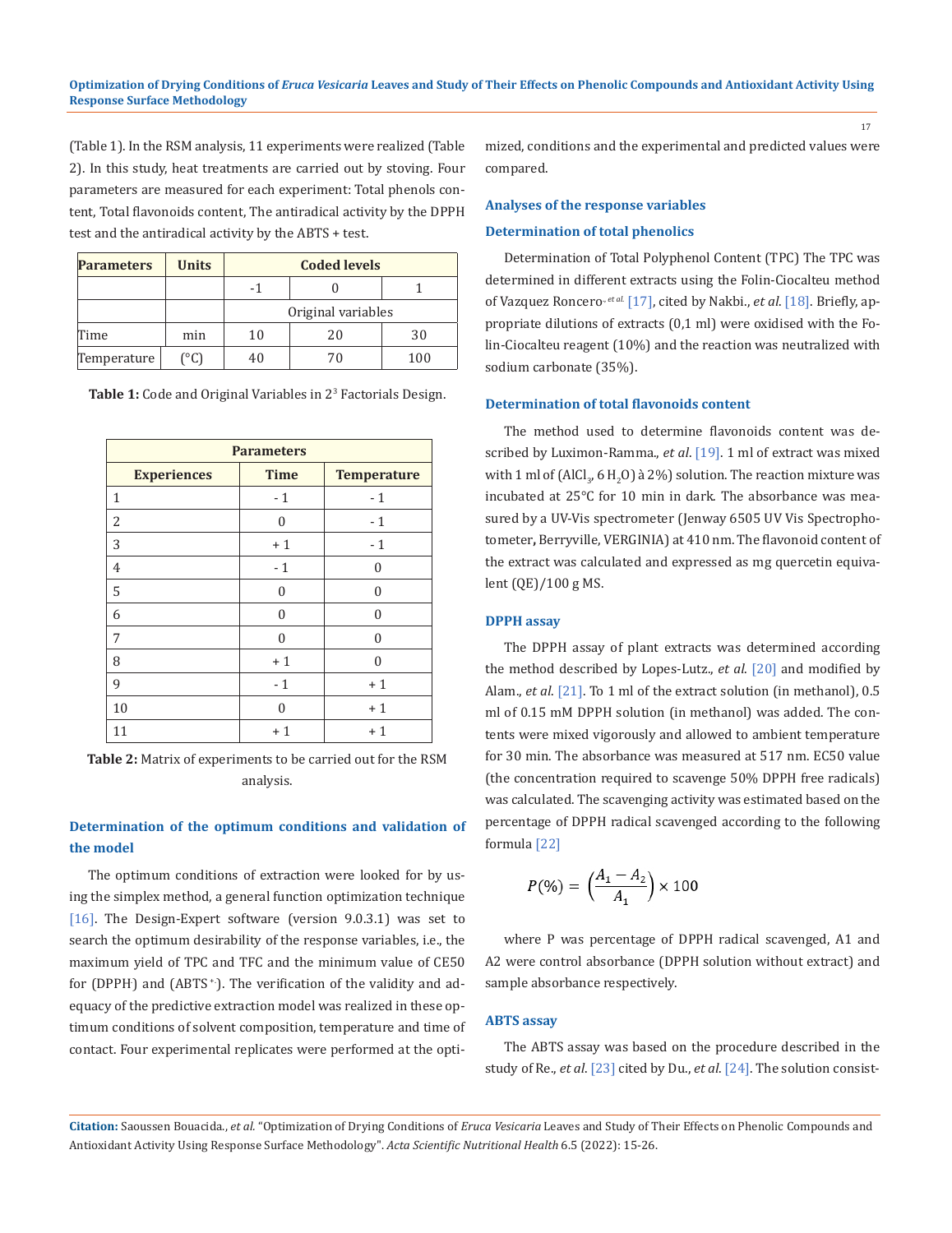ing of 7 mM of ABTS and 2.4 mM potassium persulfate (1:1 v/v) was reacted in the dark for twelve hours at room temperature. Then, it was mixed with PBS buffer to obtain an absorbance value 0.700 at 734 nm. One milliliter of the diluted solution was mixed with 1 ml of the extracts with different concentrations, or PBS buffer as a blank. After a 7 min reaction, the absorbance (Abs) was measured at 734 nm. The free radical scavenging capability was calculated by the equation below and expressed as the percentage of inhibition rate of free radial scavenging compared with the blank.

$$
P(\%) = \left(\frac{A_1 - A_2}{A_1}\right) \times 100
$$

where P was percentage of ABTS radical scavenged,  $A_1$  and  $A_2$ were control absorbance (ABTS solution without extract) and sample absorbance respectively.

#### **Results and Discussion**

## **Effect of Temperature and Time parameters on the quantification of total phenols**

The results obtained for the study of the effects of temperature and time variation on the quantification of total phenols of arugula leaf extracts are presented in table 3. These results are statistically analyzed using software Design-Expert version 9. The analysis of variance led to the results gathered in table 4 for the extracts of the leaves of *E. vesicraia*. The validity of a mathematical model is linked to the values of R2 and R2 adjusted, the closer they are to 100% the more reliable the model. In this study, the adjusted R2 and R2 values are 92.92% and 91.61% respectively. These results show that the parameters studied make it possible to explain 92% of the variations in the results of the quantification of the total phenols obtained. On the other hand, the P value of the lack of fit test, which is greater than 0.05 (significance threshold), shows that the model corresponds well to the experimental data.

The variance analysis shows that the temperature factor has a positive linear effect on the quantification of polyphenols (Table 4). In fact, the value of P is less than or equal to 0.001 which is subsequently less than 0.05 (significance threshold). This results in the fact that an increase in temperature allowed a better quantification of phenolic compounds which can be explained by an increase in the solubility of phenolic compounds [25] as well as

| Time (min)   | Temperature (°C) | TPC (mg AGE/g of extract) |
|--------------|------------------|---------------------------|
| $-1$         | $-1$             | 22,20                     |
| 0            | $-1$             | 18,49                     |
| 1            | $-1$             | 17,34                     |
| $-1$         | $\mathbf{0}$     | 12,66                     |
| 0            | $\mathbf{0}$     | 16,46                     |
| $\theta$     | $\Omega$         | 16,49                     |
| $\Omega$     | $\theta$         | 16,45                     |
| $\mathbf{1}$ | $\theta$         | 26,03                     |
| $-1$         | 1                | 30,79                     |
| $\mathbf{0}$ | 1                | 41,25                     |
| 1            | 1                | 48,16                     |

18

**Table 3:** Total Phenols Content of *E. vesicraia* leaves ethanolic extracts.

the release of simple phenols [26]. Phenolic acids occur in plants as metabolic intermediates and also accumulate in vacuoles [27]. Heat treatment can release more bound phenolic acids from degradation of cellular constituents. Although cell wall disruption also releases oxidative and hydrolytic enzymes that can destroy antioxidants in fruits and vegetables [27], heat treatment deactivates these enzymes to prevent loss or help release phenolic acids. These results are consistent with those of [28] who showed that phenolic compounds exhibit a certain stability even at high heat treatments such as (88°C). According to these results, it can be suggested that a controlled heat treatment in terms of duration and temperature can improve the quantification of polyphenols for a plant extract. Indeed, it was shown that thermal processes in food can cause chemical and physical reactions that affect its phenolic composition, including the release of ma trix-bound phenolics, polymerization or oxidation of phenolic compounds, thermal degradation or transformation into simpler phenolic compounds [8].

 The analysis of variance shows a significant linear effect of drying time on total phenols content (P values are less than 0.05) this effect is positive since the estimated coefficient is 4.31 (Tables 4 and 5). This translates into the fact that an increase in the duration of the heat treatment can allow a better quantification of the phenolic compounds. These results are consistent with those of Dewanto., *et al*. [28] who showed that total phenols present high levels at heat treatments with a duration of up to 30 min.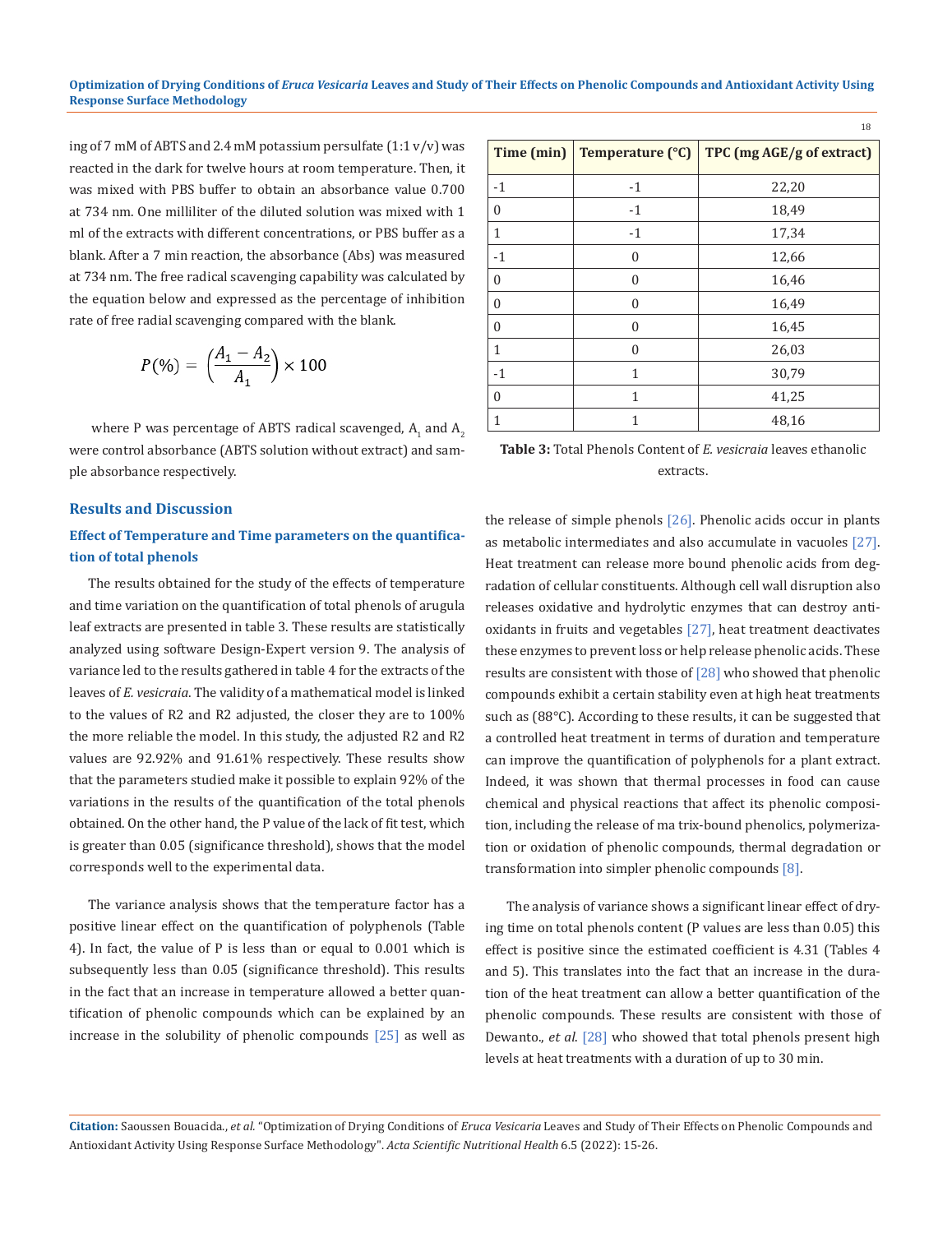#### **Optimization of Drying Conditions of** *Eruca Vesicaria* **Leaves and Study of Their Effects on Phenolic Compounds and Antioxidant Activity Using Response Surface Methodology**

| <b>Source</b>                          | Sum of<br><b>Squares</b> | DL | <b>Mean of</b><br>squares | <b>F</b> value | P value      |
|----------------------------------------|--------------------------|----|---------------------------|----------------|--------------|
| Model                                  | 3844.39                  | 5  | 768,88                    | 70.91          | ${}< 0.0001$ |
| A-Time (min)                           | 308,46                   | 1  | 308,46                    | 28,45          | ${}< 0.0001$ |
| <b>B-Temperature</b><br>$(C^{\circ}C)$ | 1823.97                  | 1  | 1823.97                   | 168.21         | ${}< 0.0001$ |
| AВ                                     | 370,39                   | 1  | 370,39                    | 34,16          | ${}< 0.0001$ |
| $A^2$                                  | 11,52                    | 1  | 11,52                     | 1,06           | 0,3119       |
| $R^2$                                  | 1050.40                  | 1  | 1050.40                   | 96.87          | ${}< 0.0001$ |
| Residuel                               | 292,77                   | 27 | 10,84                     |                |              |
| Lack of fit                            | 78,55                    | 3  | 26,18                     | 2,93           | 0.0539       |
| Pure error                             | 214,23                   | 24 | 8,93                      |                |              |
| Total (Corr.)                          | 4137.16                  | 32 |                           |                |              |

**Table 4:** Variance analysis of total phenols content results.

The results obtained are supported by numerous studies which have shown that long-term heat treatments at a low temperature can damage the structure of phenolic compounds as well as their degradation [29,30] given the existing opportunity for hydrolytic enzymes to degrade phenols [27]. Table 5 presents the estimated coefficients for the effects of the parameters studied (temperature and time) on the quantification of phenols.

| <b>Coefficient</b>   | <b>Estimation</b> |
|----------------------|-------------------|
| Constant             | 17,13             |
| A-Time               | 4,31              |
| <b>B-Temperature</b> | 10.36             |
| AB                   | 5,56              |
| $A^2$                | 1,23              |
| $R^2$                | 11,76             |

**Table 5:** Coefficients of variation estimation of phenols quantification according to time and temperature.

In the model applied an interaction effect between the parameters Temperature and Time. According to tables 4 and 5, this interaction has a positive and significant effect ( $p < 0.05$ ) on the quantification of total phenols with values of P < 0.0001 which is less than 0.05 and a positive estimated coefficient (Table 5) of 5.56 this is explained by the improvement in the accessibility of phenolic compounds to quantification with a high temperature and duration of heat treatment [26-28].

The variations of phenol content in function of different parameters (time and temperature) are written according to Equation (1). Graphic representation of equation (1) was presented in figures 1 and 2.

$$
\text{TPC} = + 17{,}13 + 4{,}31^* \text{ A} + 10{,}36^* \text{ B} + 5{,}56^* \text{ AB} + 1{,}23^* \text{ A}^2 + 11{,}76^* \text{ B}^2 \text{ (Equation 1)}
$$

19

Where:

TPC: Total phenol content

A: Time

B: Temperature



**Figure 1:** Total phenols content variation according to temperature and time parameters.



**Figure 2:** Representation of the estimated contours of the response surfaces of total phenols.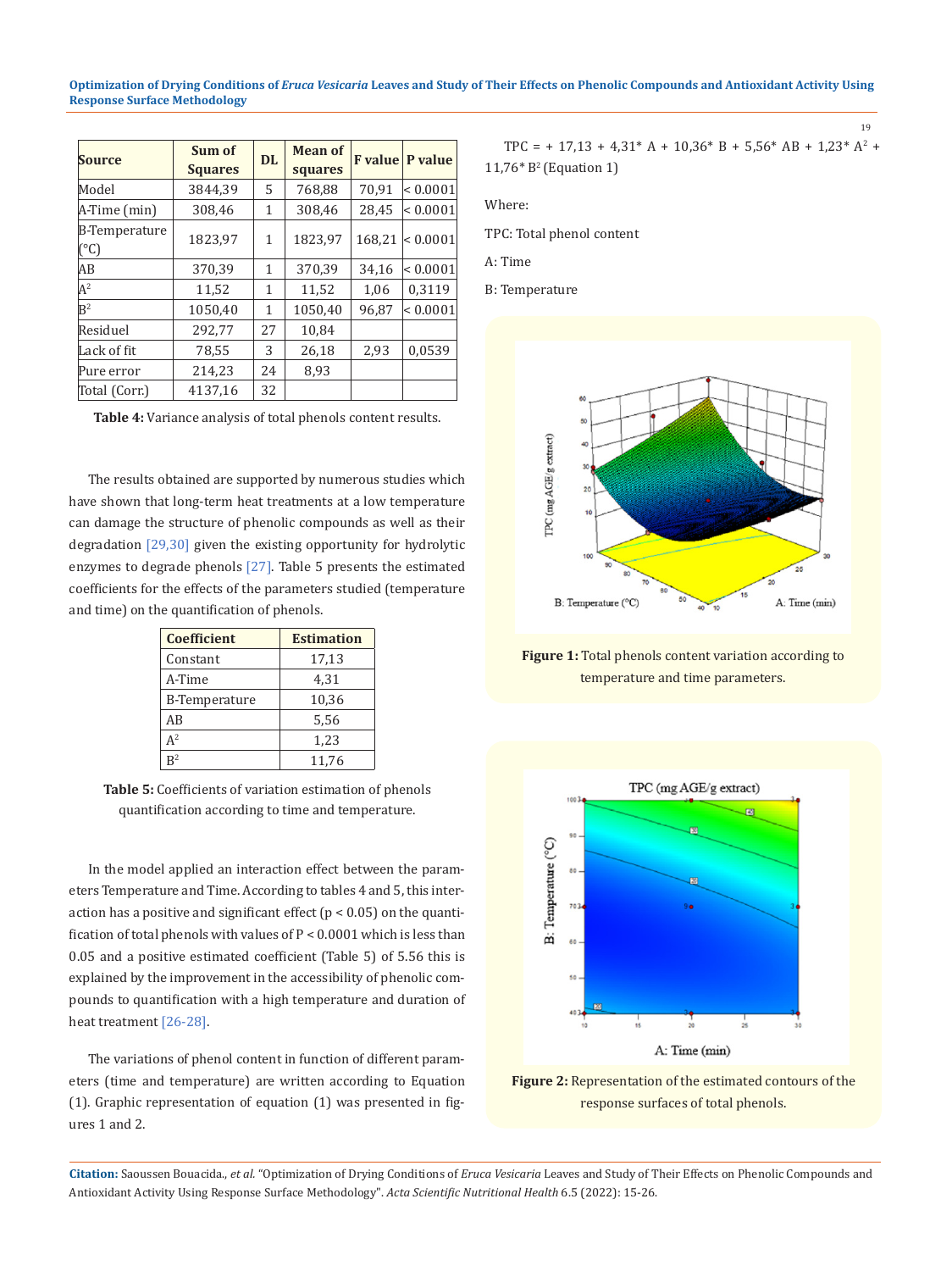# **Effect of Temperature and Time parameters on the quantification of total flavonoids**

The results obtained for the study of the temperature and time variation effects on the flavonoids quantification in ethanolic extracts of *Eruca vesicaria* leaves are presented in table 6. These results are analyzed and statistically interpreted.

|                | Time (min)   Temperature ( $^{\circ}$ C) | TFC (mg QE/g of extract) |
|----------------|------------------------------------------|--------------------------|
| $-1$           | $-1$                                     | 15,38                    |
| 0              | $-1$                                     | 5,51                     |
| 1              | $-1$                                     | 6,04                     |
| $-1$           | $\Omega$                                 | 4,44                     |
| 0              | $\Omega$                                 | 4,44                     |
| $\overline{0}$ | $\Omega$                                 | 4,51                     |
| 0              | $\Omega$                                 | 4,41                     |
| 1              | $\Omega$                                 | 7,78                     |
| $-1$           | 1                                        | 10,04                    |
| 0              | 1                                        | 15,03                    |
| 1              |                                          | 19,82                    |

**Table 6:** Quantification of total flavonoids from *E. vesicraia* leaves extracts.

The analysis of variance relating to the flavonoids content variation according to the parameters (time and temperature) revealed the results presented in tables 7. Table 8 presents the estimated coefficients for the effects of the parameters studied (temperature and time) on the quantification of total flavonoids.

| <b>Source</b> | Sum of<br><b>Squares</b> | <b>DL</b> | Mean of<br>squares | <b>F</b> value | P value      |
|---------------|--------------------------|-----------|--------------------|----------------|--------------|
| Model         | 860,90                   | 5         | 172,18             | 32,19          | ${}< 0.0001$ |
| A-Time        | 7,08                     | 1         | 7,08               | 1,32           | 0,2602       |
| B-Temperature | 161,17                   | 1         | 161,17             | 30,13          | ${}< 0.0001$ |
| ΙAΒ           | 274,12                   | 1         | 274,12             | 51,24          | ${}< 0.0001$ |
| $A^2$         | 34,37                    | 1         | 34,37              | 6,43           | 0.0174       |
| $R^2$         | 300,22                   | 1         | 300,22             | 56,12          | ${}< 0.0001$ |
| Residuel      | 144,43                   | 27        | 5,35               |                |              |
| Lack of Fit   | 39,32                    | 3         | 13,11              | 2,99           | 0,0508       |
| Pure error    | 105,12                   | 24        | 4,38               |                |              |
| Total (Corr.) | 1005.34                  | 32        |                    |                |              |

**Table 7:** Variance analysis of total flavonoids content results.

| <b>Coefficient</b>   | <b>Estimation</b> |
|----------------------|-------------------|
| Constant             | 4,27              |
| A-Time               | 0.63              |
| <b>B-Temperature</b> | 2,99              |
| AB                   | 4,78              |
| $A^2$                | 2,13              |
| $R^2$                | 6.29              |

**Table 8:** Coefficients of variation estimation of total flavonoids content according to time and temperature.

The values of  $\mathbb{R}^2$  and  $\mathbb{R}^2$  adjusted are of the order of 85.63% and 82.97%. These results show that the parameters studied make it possible to explain 85.63% of the variations in the results of the quantification of the flavonoids obtained. The P value of the lack of fit test of the order of (0.0508) is greater than 0.05 (significance threshold), shows that the lack of fit is not significant so the model fits the data well experimental.

According to table 7, of analysis of variance, the values of P for the temperature parameter (< 0.0001) is less than 0.05 and the estimated coefficient is 2.99 (Table 7) which gives an effect on the flavonoids similar to that observed for the quantification of total phenols. An increase in temperature increases the quantification of flavonoids in the ethanolic extracts studied. These molecules are stable at high temperature and their content can increase under the effect of heat treatment. Many previous researches have demonstrated the positive correlation between temperature and flavonoids [31-34]. Some flavonoids such as quercetin and kaempferol, which exist in the extracts studied, have been shown to be very stable at high temperatures (above 100°C) and even for long heating times [33,35] showed that heating for 10, 70, 130 min at 150°C increases the rutin content which also exists in leaf samples. Nevertheless, the stability of flavonoids can be affected when the heat treatment time is very long even at low temperature [36]. showed that drying in a dryer at 45°C for 5 hours reduced the level of flavanoids kaempferol, catechin and rutin was the most stable.

The value of P obtained for the time parameter is around 0.2602, which indicates that the time parameter does not have a significant effect on the quantification of flavonoids (Table 7). Its estimated coefficient is 0.63 (Table 8), which gives a non-significant positive effect for a threshold of 0.05. An increase in the duration of the heat

**Citation:** Saoussen Bouacida., *et al.* "Optimization of Drying Conditions of *Eruca Vesicaria* Leaves and Study of Their Effects on Phenolic Compounds and Antioxidant Activity Using Response Surface Methodology". *Acta Scientific Nutritional Health* 6.5 (2022): 15-26.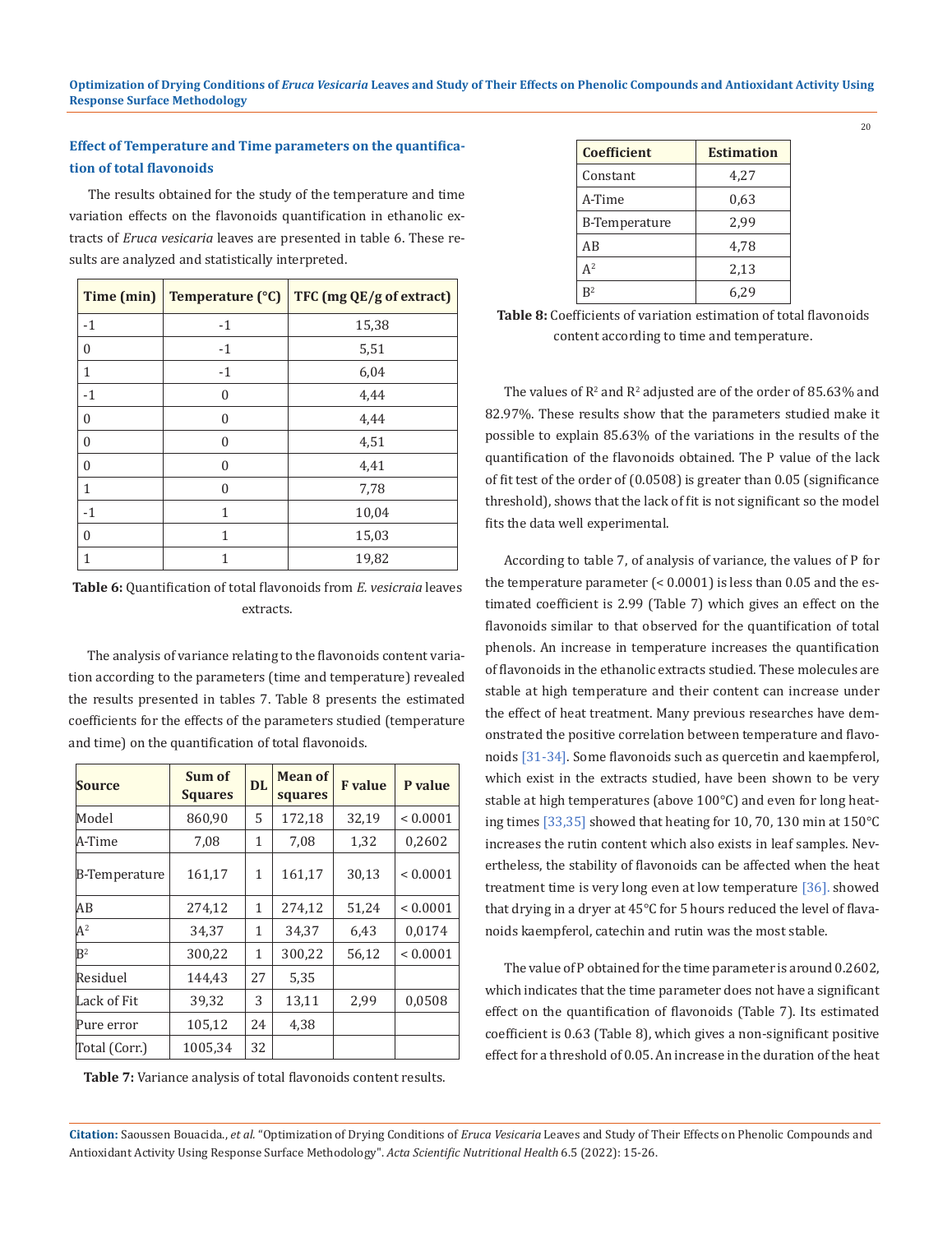#### **Optimization of Drying Conditions of** *Eruca Vesicaria* **Leaves and Study of Their Effects on Phenolic Compounds and Antioxidant Activity Using Response Surface Methodology**

treatment does not induce any effect on the flavonoid content for the extracts studied. [28] showed that the flavonoid content can remain stable with heat treatment at 88°C for a period ranging from 2 to 30 min. Dong., *et al*. (2011) also showed that the duration of the heat treatment does not influence the flavonoid content.

The P values recorded for the Time/Temperature interaction effect is < 0.0001, (Table 7), which shows a significant effect. The estimated coefficient, which is 4.78, shows a positive effect of this interaction on the quantification of flavonoids (Table 8). These results are consistent with those of Murakami., *et al*. [32] who showed that flavonoids are generally stable at high temperature 180°C for a duration of 180 min than for a duration of 120 min.

The variations of total flavonoids content in function of different parameters (time and temperature) are written according to Equation (2). Graphic representation of equation (2) was presented in figures 3 and 4.

TFC = + 4,27 + 0,63\* A + 2,99\* B + 4,78\* AB + 2,13\* A<sup>2</sup> + 6,29\*  $B^2$  (Equation 2)

Where:

TPC: Total phenol content

A: Time

B: Temperature



**Figure 3:** Total flavonoids content variation according to temperature and time parameters.



21

**Figure 4:** Representation of the estimated contours of the response surfaces of total flavonoids.

# **Effect of Temperature and Time parameters on the inhibition of the DPPH radical and the ABTS cation radical by the extracts of the leaves of** *E. vesicaria*

The results obtained for the study of the effects of temperature and time variation on the inhibition of the free radical DPPH in the presence of extracts from the leaves of E. vesicaria are presented in table 9. These results are analyzed and interpreted statistically by the Design-Expert software version 9.

| <b>Temps</b><br>(min) | <b>Temperature</b><br>(C) | <b>DPPH EC<sub>50</sub></b><br>$(\mu g/ml)$ | <b>ABTS EC<sub>50</sub></b><br>$(\mu g/ml)$ |
|-----------------------|---------------------------|---------------------------------------------|---------------------------------------------|
| $-1$                  | $-1$                      | 233,33                                      | 195,67                                      |
| $\mathbf{0}$          | $-1$                      | 471,00                                      | 361,00                                      |
| 1                     | $-1$                      | 467,67                                      | 357,33                                      |
| $-1$                  | $\theta$                  | 440,67                                      | 330,67                                      |
| $\theta$              | $\theta$                  | 616,00                                      | 506,00                                      |
| $\mathbf{0}$          | $\theta$                  | 607,50                                      | 497,50                                      |
| $\theta$              | $\theta$                  | 621,50                                      | 511,50                                      |
| $\mathbf{1}$          | $\overline{0}$            | 421,00                                      | 311,00                                      |
| $-1$                  | 1                         | 256,00                                      | 146,00                                      |
| $\theta$              | 1                         | 362,67                                      | 246,33                                      |
| 1                     | 1                         | 66,00                                       | 75,33                                       |

**Table 9:** Inhibition percentage of DPPH assay of *E.vesicraia* leaves ethanolic extract.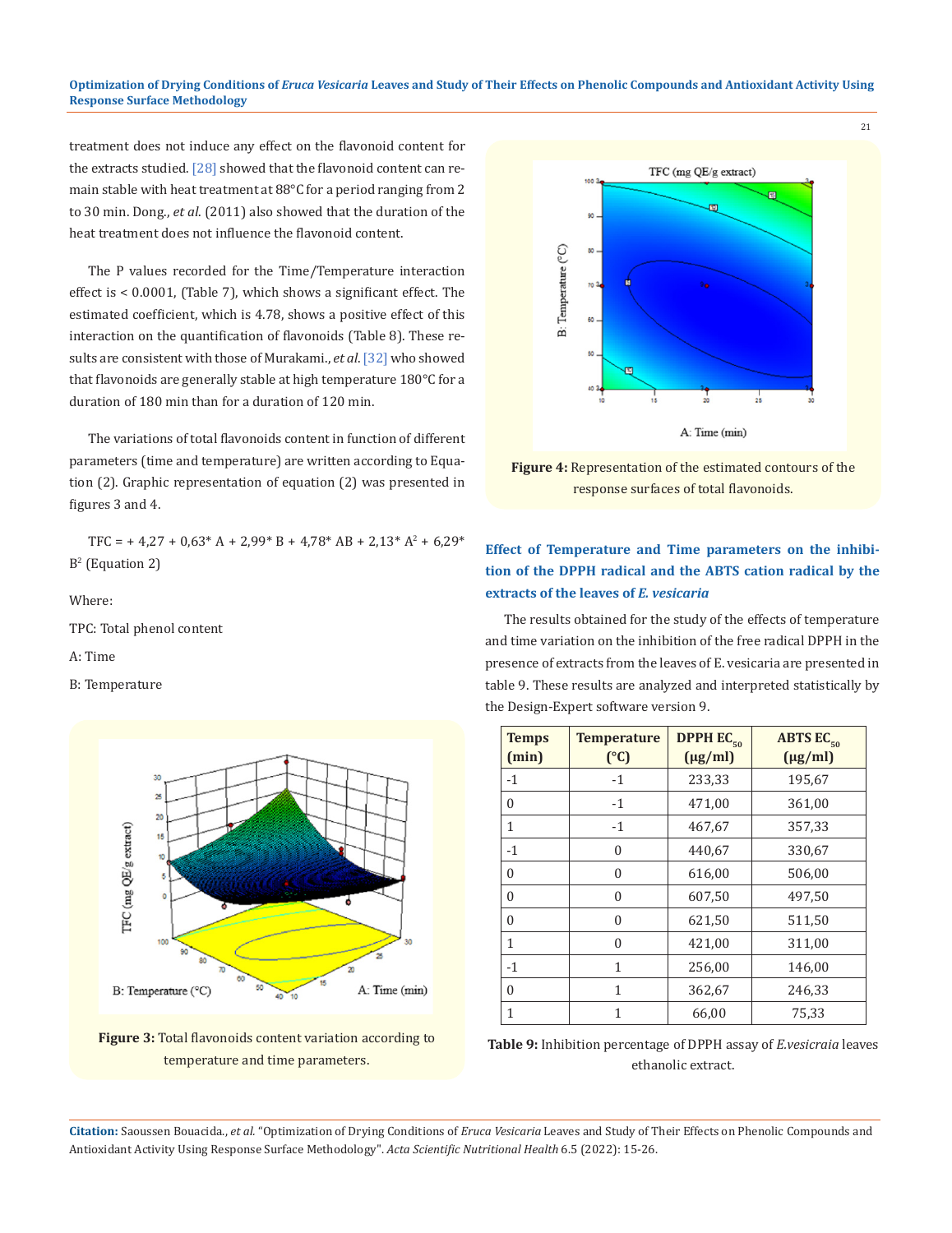#### **Optimization of Drying Conditions of** *Eruca Vesicaria* **Leaves and Study of Their Effects on Phenolic Compounds and Antioxidant Activity Using Response Surface Methodology**

22

Tables 10 and 11 group together the results of the analysis of variance relating to the variation in the percentages of inhibition as a function of the parameters studied respectively for the radical DPPH and the radical cation ABTS.

| <b>Source</b>      | Sum of<br><b>Squares</b> | <b>DL</b> | <b>Mean of</b><br>squares |        | <b>F</b> value   P value |
|--------------------|--------------------------|-----------|---------------------------|--------|--------------------------|
| Model              | 9,189E+005               | 5         | 1,838E+005                | 93,58  | $ $ < 0.0001             |
| A-Time             | 304,22                   | 1         | 304,22                    | 0,15   | 0,6970                   |
| B-Tempera-<br>ture | 1,187E+005               | 1         | 1,187E+005                | 60,46  | $ $ < 0.0001             |
| AВ                 | 1,350E+005               | 1         | 1,350E+005                | 68,76  | $ $ < 0.0001             |
| $A^2$              | 2.249E+005               | 1         | 2,249E+005                | 114.51 | $ $ < 0.0001             |
| B <sup>2</sup>     | 2,630E+005               | 1         | 2,630E+005                | 133.91 | $ $ < 0.0001             |
| Residuel           | 53025,81                 | 27        | 1963,92                   |        |                          |
| Lack of fit        | 9347,65                  | 3         | 3115,88                   | 1,71   | 0,1912                   |
| Pure error         | 43678,17                 | 24        | 1819,92                   |        |                          |
| Total (Corr.)      | 9.720E+005               | 32        |                           |        |                          |

**Table 10:** Variance analysis of inhibition percentage of DPPH assay of *E.vesicraia* leaves ethanolic extract.

| <b>Source</b>  | Sum of         | DL | <b>Mean of</b> | <b>F</b> value | P value      |
|----------------|----------------|----|----------------|----------------|--------------|
|                | squares        |    | squares        |                |              |
| Model          | $6,335E + 005$ | 5  | $1,267E + 005$ | 48.79          | ${}< 0.0001$ |
| A-Time         | 2544.22        | 1  | 2544.22        | 0,98           | 0.3311       |
| B-Temperature  | 99606,72       | 1  | 99606,72       | 38,35          | ${}< 0.0001$ |
| ΙAΒ            | 40484,08       | 1  | 40484,08       | 15,59          | 0,0005       |
| A <sup>2</sup> | $1,602 + 005$  | 1  | $1,602E + 005$ | 61,68          | ${}< 0.0001$ |
| $R^2$          | $2.003E + 005$ | 1  | $2,003E + 005$ | 77,13          | ${}< 0.0001$ |
| Rasidual       | 70118,52       | 27 | 2596,98        |                |              |
| Lack of fit    | 17263,68       | 3  | 5754,56        | 2,61           | 0.0745       |
| Pur Error      | 52854,83       | 24 | 2202,28        |                |              |
| Total (Corr.)  | 7,037E+005     | 32 |                |                |              |

**Table 11:** Variance analysis of inhibition percentage of ABTS assay of *E.vesicraia* leaves ethanolic extract..

Table 12 presents the estimated coefficients for the effects of the parameters studied (temperature and time) on the variation in the percentages of inhibition of DPPH and ABTS radicals in the

presence of extracts of *E. vesicraia* leaves. The values of  $R^2$  and  $R^2$ adjusted for DPPH and ABTS are respectively (94.54%; 93.53%) and (90.04%; 88.19%). These results show that the parameters studied make it possible to explain 93% and 90% of the variations in the results of the antiradical activity respectively on DPPH and ABTS +. for the leaf extracts studied. The P values of the lack of fit test, which are of the order of 0.1912 and 0.0745 higher than the significance level (0.05), indicate that the lack of fit is not significant so the model corresponds well to the experimental data.

| <b>Coefficient</b>   | <b>Estimation</b> |                   |  |  |  |  |
|----------------------|-------------------|-------------------|--|--|--|--|
|                      | <b>DPPH</b>       | ABTS <sup>+</sup> |  |  |  |  |
| Constante            | 610,14            | 489,40            |  |  |  |  |
| A-Temps              | 4,11              | 11,89             |  |  |  |  |
| <b>B-Température</b> | $-81,22$          | $-74,39$          |  |  |  |  |
| AB                   | $-106,08$         | $-58,08$          |  |  |  |  |
| $A^2$                | $-172,02$         | $-145,18$         |  |  |  |  |
| $R^2$                | $-186,02$         | $-162,34$         |  |  |  |  |

**Table 12:** Regression coefficients estimation of the variation of percentages of inhibition against DPPH and ABTS radicals of leaves of *E. vesicraia* extracts.

The P values (Tables 10 and 11) relating to the change in percentage inhibition of DPPH are < 0.0001 and therefore are less than 0.05. The coefficients estimated respectively for the EC50 of the DPPH. and ABTS. + are -81.22 and -74.39 (Table 12).

These different values indicate a significant negative linear effect of temperature on the antioxidant activity of the extracts. This shows that antioxidant activity increases with temperature. These results were supported by the work of Jeong., *et al*. (2004), who showed that the antioxidant activity increases by 50% with heating at 50, 100, 150°C for 60 min. Erbay., *et al.* [37] reported that according to the heat intense and type of the product, sometimes the antioxidant capacity can decrease (esp. foods that have high ascorbic acid content) or sometimes antioxidant properties of naturally occurring antioxidants can be improved and this seems to be related to the presence of polyphenols and their antioxidant properties which may change as a consequence of their oxidation state. In other hand, previous research has shown that the scavenging activity of phenolic compounds on DPPH increases with high temperature heat treatments [38,39]. Nevertheless, long-term heat treatment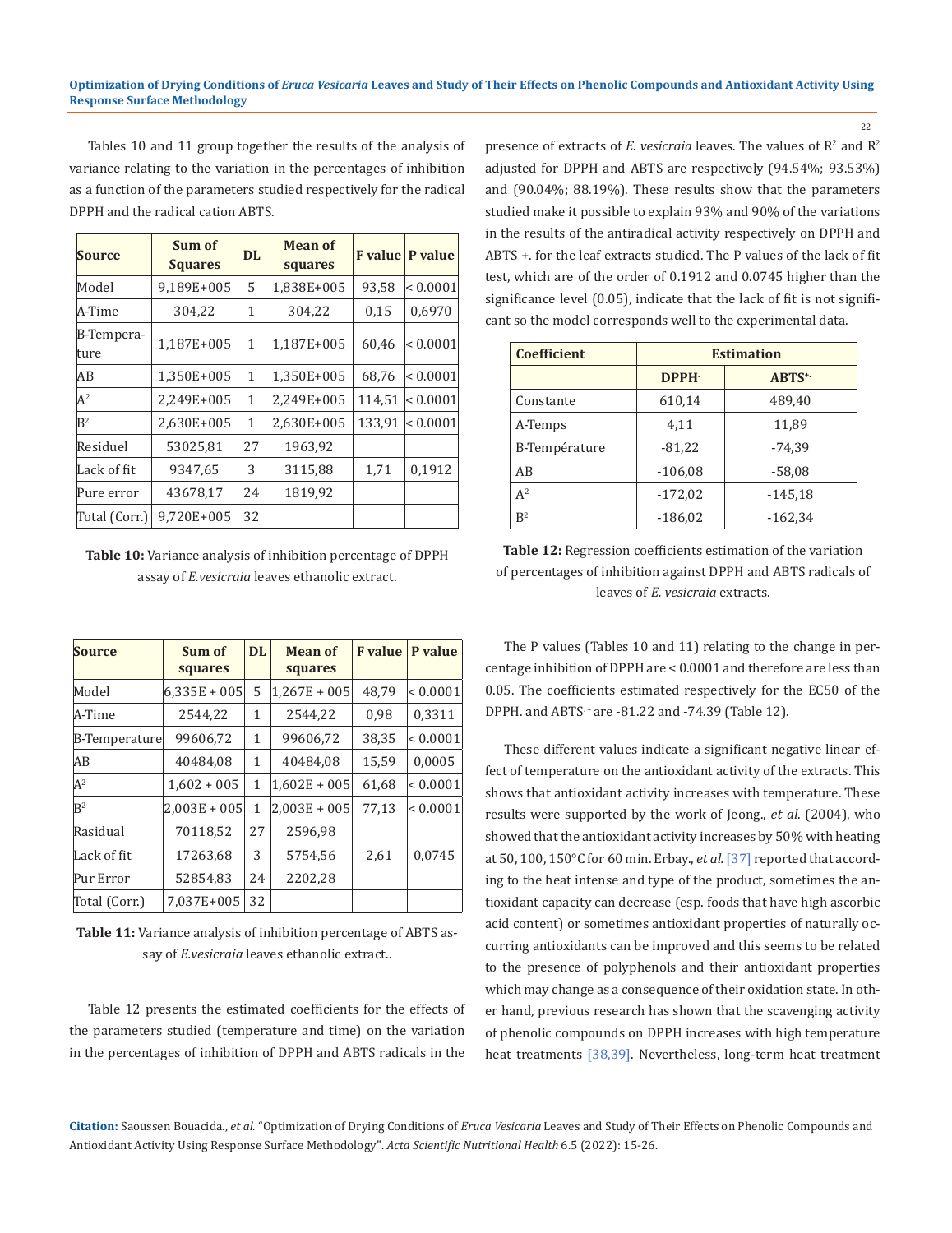can decrease antioxidant activity even at low temperatures [40]. Similar results were shown that the intense of heat was important and the moderate temperature was desirable to increase the retention of the antioxidant capacity of olive leaves during drying [37].

The values of P recorded for the quadratic effect of temperature (< 0.0001) are less than 0.05 and the estimated coefficients of the variation of the percentages of inhibition of the radicals DPPH and ABTS (Tables 10 and 11) are respectively - 172.02 and -145.18. These results show a significant negative quadratic effect which indicates that the antioxidant activity is limited by the temperature and beyond a well determined temperature the antioxidant activity is no longer maintained and it can decrease.

Predicting the evolution of antioxidant activity according to heat treatments is difficult given the large number of factors involved in its evolution. A decrease in phenol content will not always lead to a decrease in antioxidant activity. Indeed, the high temperature degradation products of phenolic compounds, resulting from the Maillard reaction, can have an antioxidant activity as important as the phenols themselves  $[32,41]$ . Thus, an increase in antioxidant activity is noticed in many studies using thermal processes [42,43]. On the other hand, heat treatment can release more bound phenolic acids from the degradation of cellular constituents. Indeed, [44] show that free phenolic acids have greater antioxidant activity than bound ones. However, there are important interaction phenomena that act on the antioxidant activity of molecules such as synergies between antioxidant compounds [45,46]. In some cases, antioxidant activity in a food matrix is enhanced [28,47], while in other cases antioxidant capacity is reduced  $[48]$  while in other studies the antioxidant activity remains constant [49].

The P values obtained (Table 10, 11) for the time parameter are respectively for the DPPH test. and ABTS + 0.6970 and 0.3311 greater than 0.05 and their estimated coefficients are respectively 4.11 and 11.89, which gives a non-significant positive effect for a threshold of 0.05. An increase in the duration of the heat treatment does not induce any effect on the antioxidant activity for the extracts studied.

The P values obtained for the Time/Temperature interaction for the antiradical activity on DPPH and ABTS + are less than 0.05 and their estimated coefficients are -106.08; -58.08. This shows a negative and significant linear effect of this interaction. Knowing that the effect of time is not significant, the effect of the interaction of the two parameters follows the trend of the results of the effect of temperature. Indeed, antioxidant activity increases with temperature. This phenomenon has been observed in many previous studies [42,43]. These results are correlated with those obtained for total phenols and flavonoids.

23

According to table 12, two equations are deduced describing the variation in the percentages of inhibition of the DPPH radical and of ABTS under the effect of the parameters studied (Equation 3 and 4). Graphic representation of equation (3) and (4) was presented in figures 5 and 6.

DPPH = + 610,14 + 4,11\* A-81,22\* B-106,08\* AB-172,02\* A<sup>2</sup>-186,02\* B<sup>2</sup>(Equation 3)

 $ABTS = +489,40 + 11,89^*$  A-74,39\* B-58,08\* AB-145,18\* A<sup>2</sup>-162,34\* B<sup>2</sup>(Equation 4)



**Figure 5:** Variation of DPPH inhibition percentages. and ABTS<sup>+</sup> of leaves ethanolic extracts according to parameters (temperature and time).



**Figure 6:** Estimated response surface contours graphic representation of percentage inhibition against DPPH and ABTS of ethanolic extracts according to temperature and time parameters.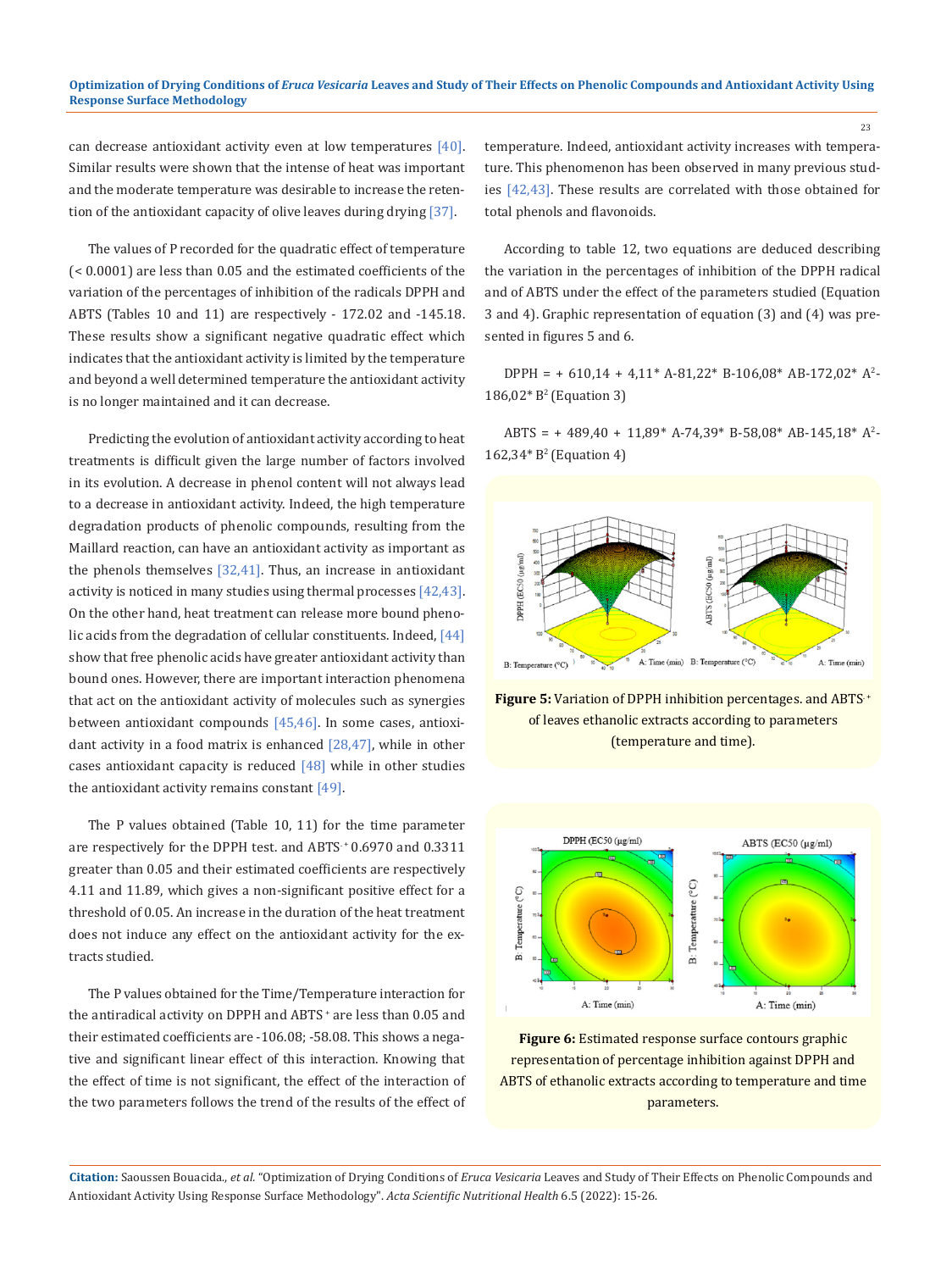# **Determination of optimal conditions for heat treatment of**  *Eruca vesicaria* **leaves**

The optimization by Design-Expert software version 9 of the results obtained for the study of the effects of temperature and time variation on the quantification of phenolic compounds and the antioxidant activity of ethanolic extracts from the leaves of the plant *E. vesicaria* was realized (Table 13). In this study, the optimization was applied for selected ranges of temperature and process time as 40-100 °C, and 10-30 min, respectively. By applying desirability function method, four solutions were obtained for the optimum covering criteria with desirability value ranged from 0,666 to 1,7. All were close to each other such as temperatures and process times varied between 96.34-100.00°C and 29.01- 30.00 min, respectively. Similar results were reported by Erbay and Icier [37]. The optimal heat treatment conditions (100°C for 30 min), selected by the Design-Expert statistical software, present the best desirability value of around 0.767. The conformity of the experimental values with those predicted by the mathematical models confirms the choice of the optimum 100°C for 30 min (Table 13).

|                     | <b>Time</b> | Tempe-<br>rature     | <b>TFC</b> | <b>TPC</b> | <b>DPPH</b>   | <b>ABTS</b> | Desira-<br>bilitY |
|---------------------|-------------|----------------------|------------|------------|---------------|-------------|-------------------|
| Predicted<br>values | 30,00       | 100,00               | 21,08      | 50,35      | 68,91         | 61,30       | 0,767             |
|                     | 30,00       | 99,75                | 20,91      | 50,07      | 73.57         | 65,11       | 0,760             |
|                     | 29,01       | 100,00               | 20.14      | 49,14      | 111,31        | 93,15       | 0,734             |
|                     | 30,00       | 96.34                | 18.69      | 45.70      | 134.47 114.73 |             | 0,666             |
| Observed<br>Value   |             | 30,000 100,000 19,82 |            | 48,16      | 66,00         | 75.33       |                   |

**Table 13:** Optimal heat treatment conditions.

### **Conclusion**

From this study, it can be concluded that, the increase in the duration and temperature of the heat treatment can allow a better quantification of the phenolic compounds. Results indicate the antioxidant activity increases with temperature. Results showed a negative and significant linear effect of Time/Temperature interaction for the antiradical activity on DPPH and ABTS<sup>+</sup>. In this study fore models are obtained to represent the evaluation of TPC, TFC and antioxidant activity according heat treatment conditions (time and temperature of drying). The optimum drying parameters (100°C for 30 min) leading to better quantification of phenolic compounds

and better antioxidant activity in ethanolic extracts of *E.vesicaria* leaves. This paper shows that leaves of *E.vesicaria longirostris* plant which grows spontaneously in Tunisia with health-promoting effects and spicy hot taste can be used as drayed spice use.

## **Conflict of Interest**

Financial interest or conflict of interest are not existing.

### **Bibliography**

- 1. Bell L., *et al*[. "Identification and quantification of glucosinolate](https://pubmed.ncbi.nlm.nih.gov/25442630/)  [and flavonol compounds in rocket salad \(](https://pubmed.ncbi.nlm.nih.gov/25442630/)*Eruca sativa*, *Eruca vesicaria* and *Diplotaxis tenuifolia*[\) by LC-MS: Highlighting the](https://pubmed.ncbi.nlm.nih.gov/25442630/)  [potential for improving nutritional value of rocket crops".](https://pubmed.ncbi.nlm.nih.gov/25442630/) *Food Chemistry* [172 \(2015\): 852-861.](https://pubmed.ncbi.nlm.nih.gov/25442630/)
- 2. Bouacida S., *et al*[. "Chemical composition, cooking quality, tex](https://www.researchgate.net/publication/318154035_Chemical_composition_cooking_quality_texture_and_consumer_acceptance_of_pasta_with_Eruca_vesicaria_leaves)[ture and consumer acceptance of pasta with](https://www.researchgate.net/publication/318154035_Chemical_composition_cooking_quality_texture_and_consumer_acceptance_of_pasta_with_Eruca_vesicaria_leaves) *Eruca vesicaria* leaves". *[International Journal of Food Science and Technology](https://www.researchgate.net/publication/318154035_Chemical_composition_cooking_quality_texture_and_consumer_acceptance_of_pasta_with_Eruca_vesicaria_leaves)* [52.10 \(2017\): 2248-2255.](https://www.researchgate.net/publication/318154035_Chemical_composition_cooking_quality_texture_and_consumer_acceptance_of_pasta_with_Eruca_vesicaria_leaves)
- 3. Pasini F., *et al*[. "Determination of glucosinolates and phenolic](https://www.semanticscholar.org/paper/Determination-of-glucosinolates-and-phenolic-in-by-Pasini-Verardo/748dd01389c5f028361c4b2ceebfc7575c03a233)  [compounds in rocket salad by HPLC-DAD-MS: Evaluation of](https://www.semanticscholar.org/paper/Determination-of-glucosinolates-and-phenolic-in-by-Pasini-Verardo/748dd01389c5f028361c4b2ceebfc7575c03a233)  *Eruca sativa* Mill. and *[Diplotaxis tenuifolia L](https://www.semanticscholar.org/paper/Determination-of-glucosinolates-and-phenolic-in-by-Pasini-Verardo/748dd01389c5f028361c4b2ceebfc7575c03a233)*. genetic resources". *Food Chemistry* [133 \(2012\): 1025-1033.](https://www.semanticscholar.org/paper/Determination-of-glucosinolates-and-phenolic-in-by-Pasini-Verardo/748dd01389c5f028361c4b2ceebfc7575c03a233)
- 4. [Cavaiuolo M and Ferrante A. "Nitrates and glucosinolates as](https://www.ncbi.nlm.nih.gov/pmc/articles/PMC4011049/)  [strong determinants of the nutritional quality in rocket leafy](https://www.ncbi.nlm.nih.gov/pmc/articles/PMC4011049/)  salads". *Nutrients* [6 \(2014\): 1519-1538.](https://www.ncbi.nlm.nih.gov/pmc/articles/PMC4011049/)
- 5. Kim SJ., *et al*[. "Effect of ammonium: Nitrate nutrient ratio on](https://agris.fao.org/agris-search/search.do?recordID=JP2007005839)  [nitrate and glucosinolate contents of hydroponically-grown](https://agris.fao.org/agris-search/search.do?recordID=JP2007005839)  rocket salad (*Eruca sativa* Mill.)". *[Soil Science Plant Nutrition](https://agris.fao.org/agris-search/search.do?recordID=JP2007005839)* 52 [\(2006\): 387-393.](https://agris.fao.org/agris-search/search.do?recordID=JP2007005839)
- 6. Ares AM., *et al*[. "Extraction, chemical characterization and](https://pubmed.ncbi.nlm.nih.gov/23899380/)  [biological activity determination of broccoli health promoting](https://pubmed.ncbi.nlm.nih.gov/23899380/)  compounds". *[Journal of Chromatogrphy A](https://pubmed.ncbi.nlm.nih.gov/23899380/)* (2013): 1-18.
- 7. Radoševic K., *et al*[. "Assessment of glucosinolates, antioxidative](https://www.researchgate.net/publication/313357924_Assessment_of_glucosinolates_antioxidative_and_antiproliferative_activity_of_broccoli_and_collard_extracts)  [and antiproliferative activity of broccoli and collard extracts".](https://www.researchgate.net/publication/313357924_Assessment_of_glucosinolates_antioxidative_and_antiproliferative_activity_of_broccoli_and_collard_extracts)  *[Journal of Food Composition and Analysis](https://www.researchgate.net/publication/313357924_Assessment_of_glucosinolates_antioxidative_and_antiproliferative_activity_of_broccoli_and_collard_extracts)* 61 (2017): 59-66.
- 8. Lang GH., *et al*[. "Effects of drying temperature and long-term](https://www.sciencedirect.com/science/article/abs/pii/S0308814619303425)  [storage conditions on black rice phenolic compounds".](https://www.sciencedirect.com/science/article/abs/pii/S0308814619303425) *Food Chemistry* [287 \(2019\): 197-204.](https://www.sciencedirect.com/science/article/abs/pii/S0308814619303425)

**Citation:** Saoussen Bouacida., *et al.* "Optimization of Drying Conditions of *Eruca Vesicaria* Leaves and Study of Their Effects on Phenolic Compounds and Antioxidant Activity Using Response Surface Methodology". *Acta Scientific Nutritional Health* 6.5 (2022): 15-26.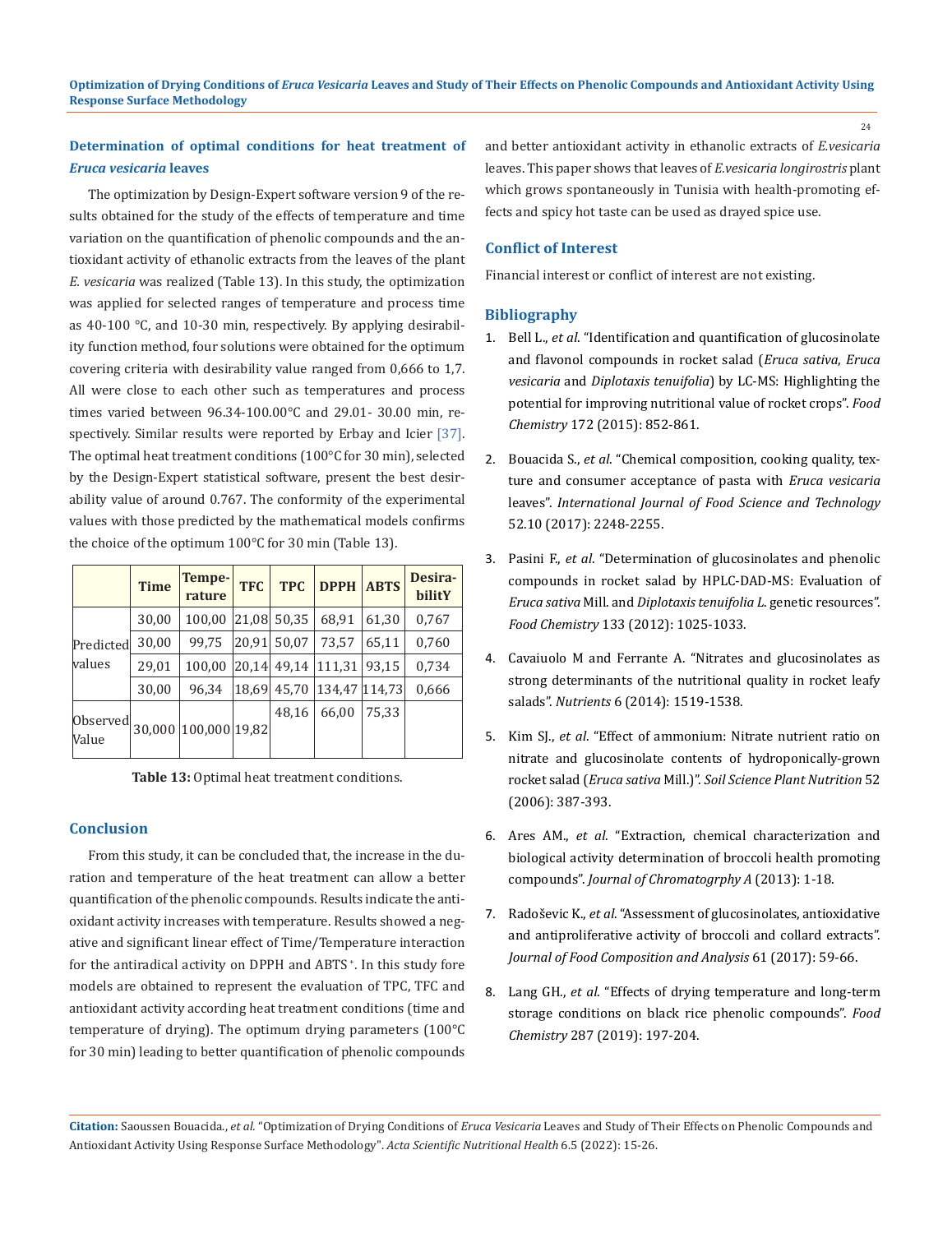- 9. [Sablania V and Bosco SJD. "Optimization of spray drying pa](https://www.sciencedirect.com/science/article/abs/pii/S003259101830370X)[rameters for Murraya koenigii \(Linn\) leaves extract using re](https://www.sciencedirect.com/science/article/abs/pii/S003259101830370X)[sponse surface methodology".](https://www.sciencedirect.com/science/article/abs/pii/S003259101830370X) *Powder Technology* (2018): 1-21.
- 10. [Erbay Z and Icier F. "Optimization of Drying of Olive Leaves in a](https://www.researchgate.net/publication/216197743_Optimization_of_Drying_of_Olive_Leaves_in_a_Pilot_Scale_Heat_Pump_Dryer)  [Pilot-Scale Heat Pump Dryer".](https://www.researchgate.net/publication/216197743_Optimization_of_Drying_of_Olive_Leaves_in_a_Pilot_Scale_Heat_Pump_Dryer) *Drying Technolology* 27.3 (2009) [:416-427.](https://www.researchgate.net/publication/216197743_Optimization_of_Drying_of_Olive_Leaves_in_a_Pilot_Scale_Heat_Pump_Dryer)
- 11. Maghsoudlou Y., *et al*[. "Effects of heat treatment on the pheno](https://www.researchgate.net/publication/332585443_Effects_of_heat_treatment_on_the_phenolic_compounds_and_antioxidant_capacity_of_quince_fruit_and_its_tisane%27s_sensory_properties)[lic compounds and antioxidant capacity of quince fruit and its](https://www.researchgate.net/publication/332585443_Effects_of_heat_treatment_on_the_phenolic_compounds_and_antioxidant_capacity_of_quince_fruit_and_its_tisane%27s_sensory_properties)  tisane's sensory properties". *[Journal of Food Science and Tech](https://www.researchgate.net/publication/332585443_Effects_of_heat_treatment_on_the_phenolic_compounds_and_antioxidant_capacity_of_quince_fruit_and_its_tisane%27s_sensory_properties)nology* [\(2019\): 1-8.](https://www.researchgate.net/publication/332585443_Effects_of_heat_treatment_on_the_phenolic_compounds_and_antioxidant_capacity_of_quince_fruit_and_its_tisane%27s_sensory_properties)
- 12. Alqasoumi S., *et al.* 'Rocket "*Eruca sativa*[": A salad herb with](https://pubmed.ncbi.nlm.nih.gov/19399927/)  [potential gastric anti-ulcer activity'.](https://pubmed.ncbi.nlm.nih.gov/19399927/) *World Journal of Gastroenterology* [15.16 \(2009\): 1958-1965.](https://pubmed.ncbi.nlm.nih.gov/19399927/)
- 13. Bouacida S., *et al*[. "Effect of marination with](https://www.jnsciences.org/sustainable-livestock-management/103-slm-12/611-effect-of-marination-with-eruca-vesicaria-longirostris-leaves-on-turkey-meat-properties-during-storage-and-consumer-acceptance.html) *Eruca vesicaria longirostris* [leaves on Turkey meat properties during storage and](https://www.jnsciences.org/sustainable-livestock-management/103-slm-12/611-effect-of-marination-with-eruca-vesicaria-longirostris-leaves-on-turkey-meat-properties-during-storage-and-consumer-acceptance.html)  [consumer acceptance" 12.1 \(2020\): 253-264.](https://www.jnsciences.org/sustainable-livestock-management/103-slm-12/611-effect-of-marination-with-eruca-vesicaria-longirostris-leaves-on-turkey-meat-properties-during-storage-and-consumer-acceptance.html)
- 14. Bouacida S., *et al*[. "Glucosinolate profiles by HPLC-DAD, phe](https://www.researchgate.net/publication/312264820_Glucosinolate_profiles_by_HPLC-DAD_phenolic_compositions_and_antioxidant_activity_of_Eruca_vesicaria_longirostris_Impact_of_plant_part_and_origin)[nolic compositions and antioxidant activity of](https://www.researchgate.net/publication/312264820_Glucosinolate_profiles_by_HPLC-DAD_phenolic_compositions_and_antioxidant_activity_of_Eruca_vesicaria_longirostris_Impact_of_plant_part_and_origin) *Eruca vesicaria longirostris*[: Impact of plant part and origin".](https://www.researchgate.net/publication/312264820_Glucosinolate_profiles_by_HPLC-DAD_phenolic_compositions_and_antioxidant_activity_of_Eruca_vesicaria_longirostris_Impact_of_plant_part_and_origin) *Mediterraneen [Journal of Chemistry](https://www.researchgate.net/publication/312264820_Glucosinolate_profiles_by_HPLC-DAD_phenolic_compositions_and_antioxidant_activity_of_Eruca_vesicaria_longirostris_Impact_of_plant_part_and_origin)* 5.5 (2016): 528-539.
- 15. Ioannou I., *et al*[. "Review of the effects of food processing and](https://www.sciencedirect.com/science/article/abs/pii/S0260877412000763)  [formulation on flavonol and anthocyanin behaviour".](https://www.sciencedirect.com/science/article/abs/pii/S0260877412000763) *Journal of Food Engineering* [111.2 \(2012\): 208-217.](https://www.sciencedirect.com/science/article/abs/pii/S0260877412000763)
- 16. Silva EM., *et al*[. "Optimization of extraction of phenolics from](https://www.sciencedirect.com/science/article/abs/pii/S1383586607000512)  [Inga edulis leaves using response surface methodology".](https://www.sciencedirect.com/science/article/abs/pii/S1383586607000512) *Sepa[ration and Purification Technology](https://www.sciencedirect.com/science/article/abs/pii/S1383586607000512)* 55.3 (2007): 381-387.
- 17. Vazquez Roncero A., *et al*[. "Determination of olive oil total](https://www.researchgate.net/publication/316644883_Determination_of_Total_Polyphenolic_Antioxidants_Contents_in_West-Bank_Olive_Oil)  polyphénols". *Grassa Aceites* [24 \(1973\): 350-355.](https://www.researchgate.net/publication/316644883_Determination_of_Total_Polyphenolic_Antioxidants_Contents_in_West-Bank_Olive_Oil)
- 18. Nakbi A., *et al*[. "Evaluation of antioxidant activities of pheno](https://www.researchgate.net/publication/235410617_Evaluation_of_antioxidant_activities_of_phenolic_compounds_from_two_extra_virgin_olive_oils)[lic compounds from two extra virgin olive oils".](https://www.researchgate.net/publication/235410617_Evaluation_of_antioxidant_activities_of_phenolic_compounds_from_two_extra_virgin_olive_oils) *Journal of Food [Composition and Analysis](https://www.researchgate.net/publication/235410617_Evaluation_of_antioxidant_activities_of_phenolic_compounds_from_two_extra_virgin_olive_oils)* 23 (2010): 711-715.
- 19. Luximon-Ramma A., *et al*[. "Characterization of the antioxidant](https://www.sciencedirect.com/science/article/pii/S2213453018301435)  [functions of flavonoids and proanthocyanidins in](https://www.sciencedirect.com/science/article/pii/S2213453018301435) *Mauritian black teas*". *[Food Research Interntional](https://www.sciencedirect.com/science/article/pii/S2213453018301435)* 38 (2005): 357-367.
- 20. Lopes-Lutz D., *et al*[. "Screening of chemical composition, anti](https://pubmed.ncbi.nlm.nih.gov/18417176/)[microbial and antioxidant activities of Artemisia essential oils".](https://pubmed.ncbi.nlm.nih.gov/18417176/)  *Phytochemistry* [69 \(2008\): 1732-1738.](https://pubmed.ncbi.nlm.nih.gov/18417176/)

21. Alam SM., *et al*. "*Eruca sativa* [seeds possess antioxidant activ](https://pubmed.ncbi.nlm.nih.gov/17207565/)[ity and exert a protective effect on mercuric chloride induced](https://pubmed.ncbi.nlm.nih.gov/17207565/)  renal toxicity". *[Food Chemistry and Toxicology](https://pubmed.ncbi.nlm.nih.gov/17207565/)* 45 (2007): 910- [920.](https://pubmed.ncbi.nlm.nih.gov/17207565/)

- 22. Loo AY., *et al*[. "Antioxidant activity of compounds isolated from](https://www.sciencedirect.com/science/article/abs/pii/S0308814607009612?via%3Dihub)  [the pyroligneous acid,](https://www.sciencedirect.com/science/article/abs/pii/S0308814607009612?via%3Dihub) *Rhizophora apiculata*". *Food Chemistry*  [107.3 \(2008\): 1151-1160.](https://www.sciencedirect.com/science/article/abs/pii/S0308814607009612?via%3Dihub)
- 23. Re R., *et al*[. "Antioxidant activity applying an improved ABTS](https://www.sciencedirect.com/science/article/abs/pii/S0891584998003153)  [radical cation decolorization assay".](https://www.sciencedirect.com/science/article/abs/pii/S0891584998003153) *Free Radical Biology and Medicine* [26.9-10 \(1996\): 1231-1237.](https://www.sciencedirect.com/science/article/abs/pii/S0891584998003153)
- 24. Du L., *et al*[. "Antioxidant-rich phytochemicals in miracle ber](https://pubmed.ncbi.nlm.nih.gov/24491731/)ry (*Synsepalum dulcificum*[\) and antioxidant activity of its ex](https://pubmed.ncbi.nlm.nih.gov/24491731/)tracts". *Food Chemistry* [153 \(2014\): 279-284.](https://pubmed.ncbi.nlm.nih.gov/24491731/)
- 25. Memon AA., *et al*[. "Phenolic Acids Composition of Fruit Extracts](https://www.researchgate.net/publication/259198678_Phenolic_Acids_Composition_of_Fruit_Extracts_of_Ber_Ziziphus_mauritiana_L_var_Golo_Lemai)  of Ber (*[Ziziphusmauritiana L., var. GoloLemai](https://www.researchgate.net/publication/259198678_Phenolic_Acids_Composition_of_Fruit_Extracts_of_Ber_Ziziphus_mauritiana_L_var_Golo_Lemai)*)". *Pakistan Jour[nal of Analytical Environemental Chemistry](https://www.researchgate.net/publication/259198678_Phenolic_Acids_Composition_of_Fruit_Extracts_of_Ber_Ziziphus_mauritiana_L_var_Golo_Lemai)* 13.2 (2012): 123- [128.](https://www.researchgate.net/publication/259198678_Phenolic_Acids_Composition_of_Fruit_Extracts_of_Ber_Ziziphus_mauritiana_L_var_Golo_Lemai)
- 26. Oh CH., *et al*[. "Effects of Heat Processing Time on Total Phenolic](http://kpubs.org/article/articleMain.kpubs?articleANo=GROSBR_2010_v34n3_198)  [Content and Antioxidant Capacity of Ginseng Jung Kwa".](http://kpubs.org/article/articleMain.kpubs?articleANo=GROSBR_2010_v34n3_198) *Jour[nal of Ginseng Research](http://kpubs.org/article/articleMain.kpubs?articleANo=GROSBR_2010_v34n3_198)* 34.3 (2010): 198-204
- 27. Chism GW and Haard NF. "Characteristics of edible plant tissues". In: Fennema OR, editor. Food Chemistry, 3<sup>rd</sup> edition. New York (1996): 943-1011.
- 28. Dewanto V., *et al*[. "Thermal Processing Enhances the Nutrition](https://pubmed.ncbi.nlm.nih.gov/11982434/)[al Value of Tomatoes by Increasing Total Antioxidant Activity](https://pubmed.ncbi.nlm.nih.gov/11982434/)  [Thermal Processing Enhances the Nutritional Value of Toma](https://pubmed.ncbi.nlm.nih.gov/11982434/)[toes by Increasing Total Antioxidant Activity".](https://pubmed.ncbi.nlm.nih.gov/11982434/) *Journal of Agri[cultural and Food Chemistry](https://pubmed.ncbi.nlm.nih.gov/11982434/)* 50 (2002): 3010-3014.
- 29. Chipurura B., *et al*[. "Effects of thermal treatment on the pheno](https://scialert.net/abstract/?doi=ajcn.2010.93.100)[lic content and antioxidant activity of some vegetables".](https://scialert.net/abstract/?doi=ajcn.2010.93.100) *Asian [Journal of Clinical Nutrition](https://scialert.net/abstract/?doi=ajcn.2010.93.100)* 2 (2010): 93-100.
- 30. Volf I., *et al*[. "Thermal stability, antioxidant activity, and pho](https://www.degruyter.com/document/doi/10.2478/s11696-013-0417-6/html)[to-oxidation of natural polyphenols".](https://www.degruyter.com/document/doi/10.2478/s11696-013-0417-6/html) *Chemical Papers* 68.1 [\(2014\): 121-129.](https://www.degruyter.com/document/doi/10.2478/s11696-013-0417-6/html)
- 31. Choi Y., *et al*[. "Influence of heat treatment on antioxidant activi](https://www.sciencedirect.com/science/article/abs/pii/S0308814605006540?via%3Dihub)[ties and polyphenolic compounds of Shiitake \(](https://www.sciencedirect.com/science/article/abs/pii/S0308814605006540?via%3Dihub)*Lentinus edodes*) mushroom". *Food Chem*[istry 99 \(2006\): 381-387.](https://www.sciencedirect.com/science/article/abs/pii/S0308814605006540?via%3Dihub)

**Citation:** Saoussen Bouacida., *et al.* "Optimization of Drying Conditions of *Eruca Vesicaria* Leaves and Study of Their Effects on Phenolic Compounds and Antioxidant Activity Using Response Surface Methodology". *Acta Scientific Nutritional Health* 6.5 (2022): 15-26.